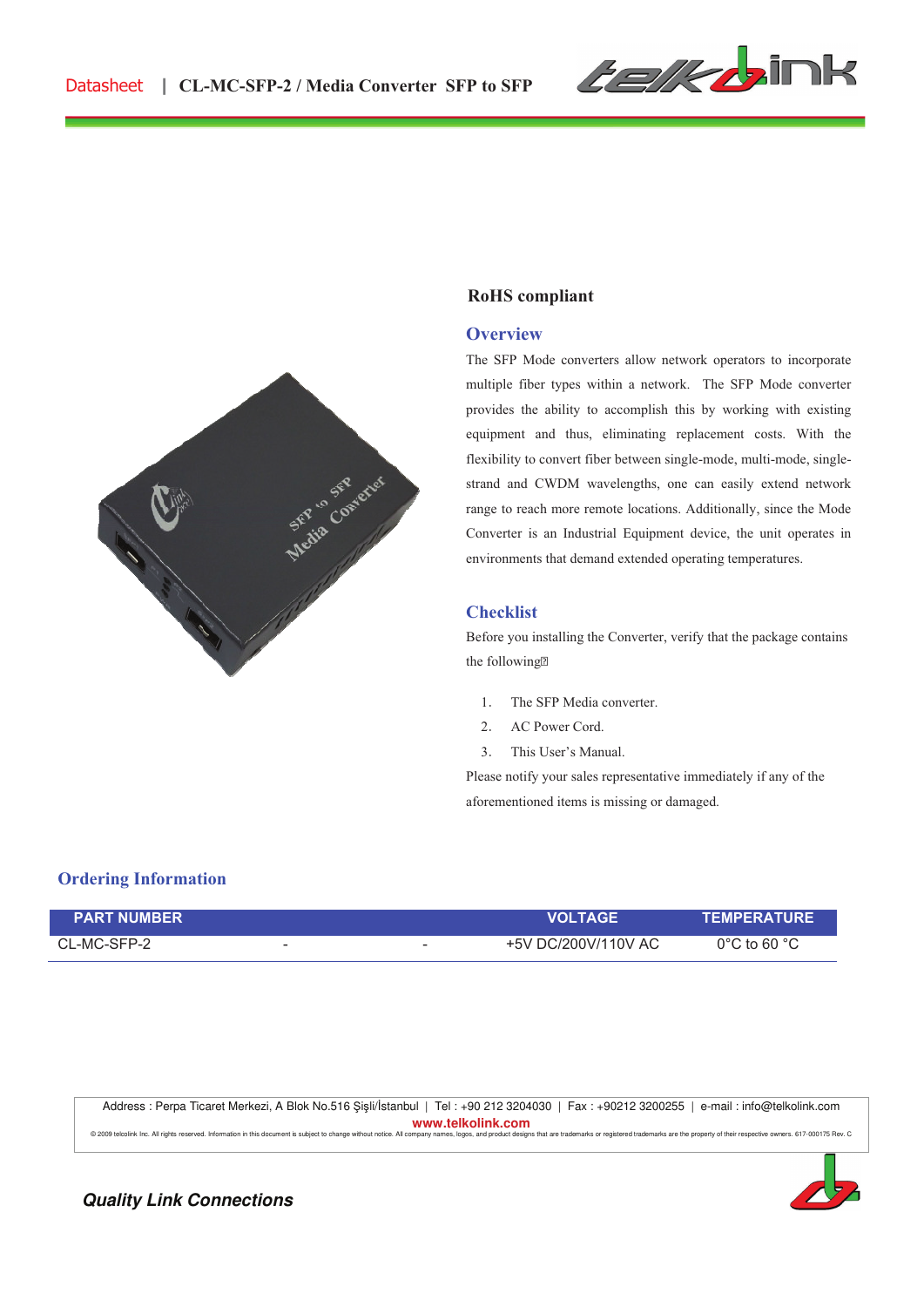

## **LED Description**



#### Fig 1 Front View of Gigabit Converter

| P1             | Lit when SFP1 connection is good.                |
|----------------|--------------------------------------------------|
| P <sub>2</sub> | Lit when SFP2 connection is good.                |
| <b>PWR</b>     | The indicator light means power work<br>normally |

### **Installing the Converter**

- 1.Attach fiber cable from the Converter to the fiber network.. The fiber connections must be matched: transmit socket to receive socket.
- 2.Attach a UTP cable from the TP network device to the RJ45 port on the Converter.
- 3.Connect the power cord to the Converter and check that the Power LED lights up. The TP Act and FX Act LEDs will light when all the cable connections satisfactory.

## **Features and Benefits**

### **Cost!effective and flexible**

- ! Interchangeable SFP modules allow for multiple fiber mode/type conversion options (single mode, multi-mode, long haul, short haul, etc.)
- $\bullet$  Extended operating temperatures
- $\bullet$  Multiple mounting options
- $\bullet$  Compact size conserves space
- AC or DC power options

### **Protocol!Independent**

! Supports a full range of SFP modules offering various transmission speeds, from 10Mbps to

Address : Perpa Ticaret Merkezi, A Blok No.516 Şişli/İstanbul | Tel : +90 212 3204030 | Fax : +90212 3200255 | e-mail : info@telkolink.com **www.telkolink.com**  © 2009 telcolink Inc. All rights reserved. Information in this document is subject to change without notice. All company names, logos, and product designs that are trademarks or registered trademarks are the property of th



**Quality Link Connections**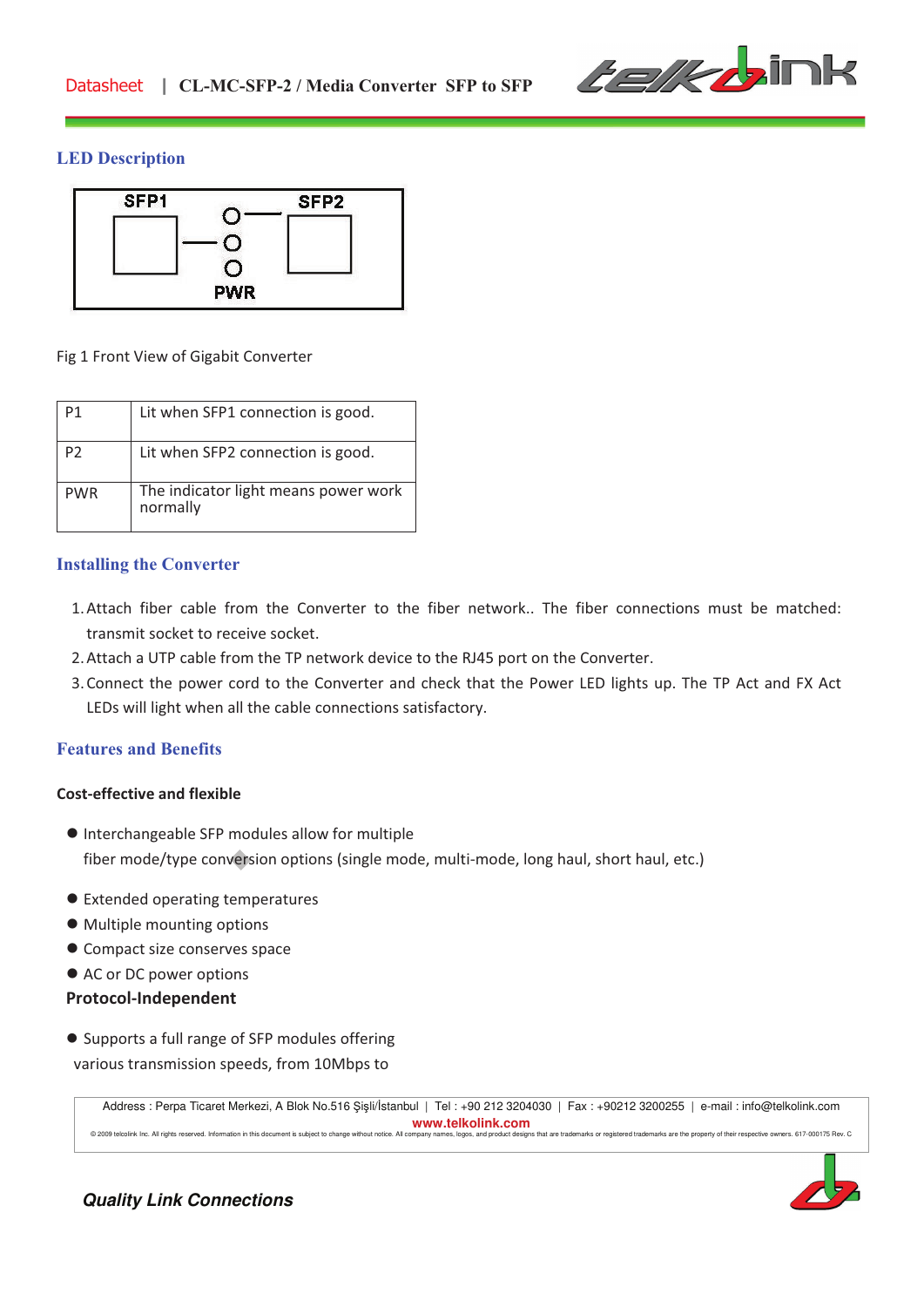

### 2.5Gbps

- ! Supports OC3,OC12,OC48 **Maximizes network uptime**
- SFP Modules are hot-Swappable; no need to power-down chassis when upgrading or

trouble-shooting a single module

## **Troubleshooting features:**

 $\bullet$  Diagnostic LEDs \*Both SFPs used in the Mode Converter must!!

support the same data rate.

# **Technical Specifications**

The Converter conforms to the following standards:

- $\bullet$  Includes two SFP ports
- $\bullet$  Protocol-independent operation
- $\bullet$  Converts between dissimilar fiber modes and Wavelengths
- $\bullet$  Includes diagnostic LEDs
- $\bullet$  Hot-swappable architecture Small Form Factor
- Supports an external 5VDC power module
- Extended temperature range from 0 to 50
- $\bullet$  Cam use all standard MSA compliant SFP devices
- **Provides Extensive Diagnostic LED function**

**Standards Compliance:**

- ! **SFP!MSA SFP standard**
- ! **SFF!8472 DDMI standard**

**Power Requirement:** 5VDC 1A

**Ambient Temperature:** 0 50

**Humidity:** 5% 90%

Dimensions: 26×71×93mm H×W×D